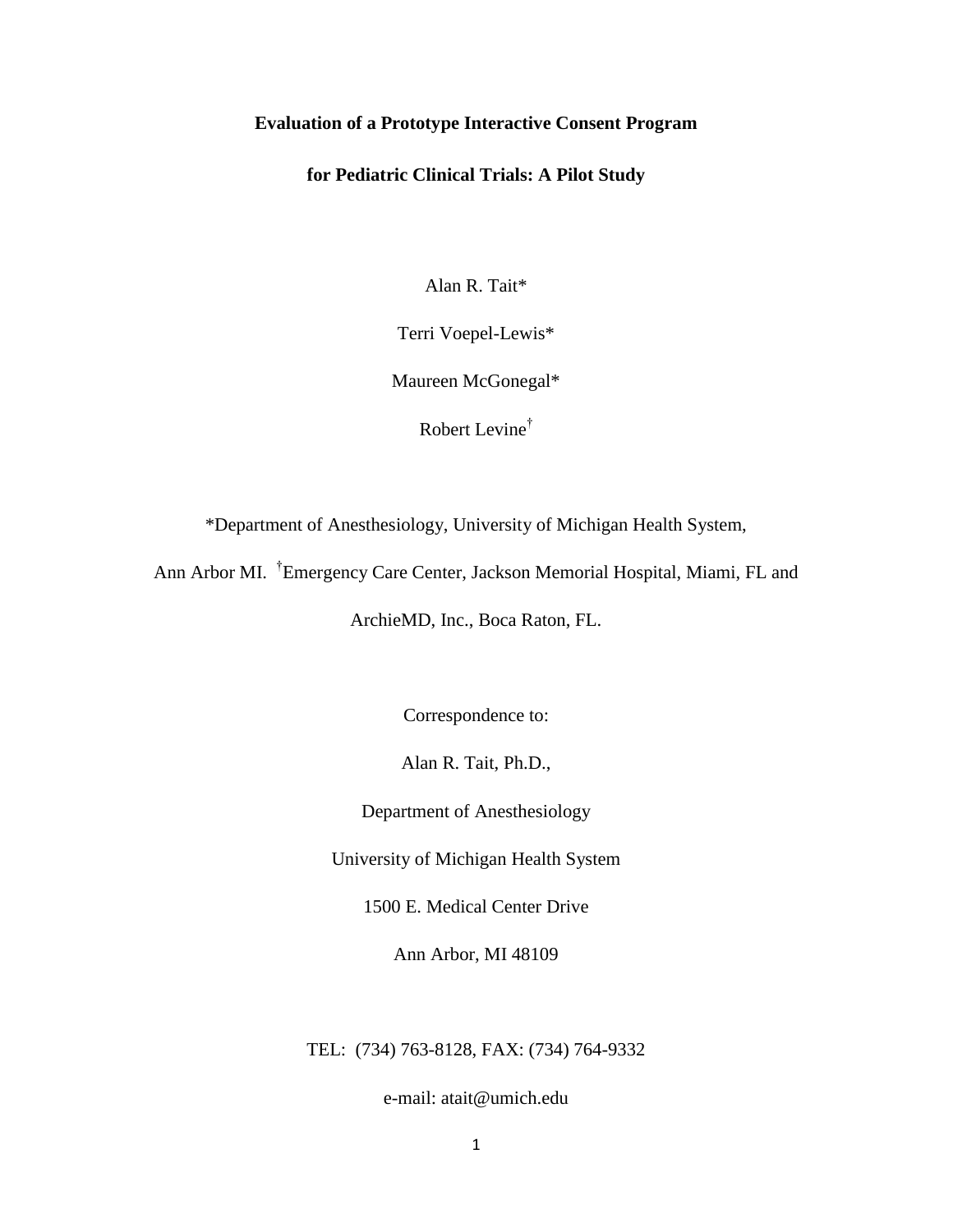## **Abstract**

Standard written methods of presenting research information may be difficult for many parents and children to understand. This pilot study was designed to examine the use of a novel prototype interactive consent program for describing a hypothetical pediatric asthma trial to parents and children.

Parents and children were interviewed to examine their baseline understanding of key elements of a clinical trial e.g., randomization, placebo, and blinding. Subjects then reviewed ageappropriate versions of an interactive computer program describing an asthma trial and their understanding of key research concepts was again tested along with their understanding of the details of the trial. Parents and children also completed surveys to examine their perceptions and satisfaction with the program.

Both parents and children demonstrated improved understanding of key research concepts following administration of the consent program. For example, the percentage of parents and children who could correctly define the terms clinical trials and placebo improved from 60-80%, and 80-100% among parents and 25%-50% and 0-50% among children, respectively following review of the interactive programs. Parents and children's overall understanding of the details of the asthma trial were  $14.2 \pm 0.84$  and  $9.25 \pm 4.9$  (0-15 scale where  $15 =$ complete understanding), respectively. Results also suggest that the interactive programs were easy to use and facilitated understanding of the clinical trial among parents and children.

Interactive media may offer an effective means of presenting understandable information to parents and children regarding participation in clinical trials. Further work to examine this novel approach appears warranted.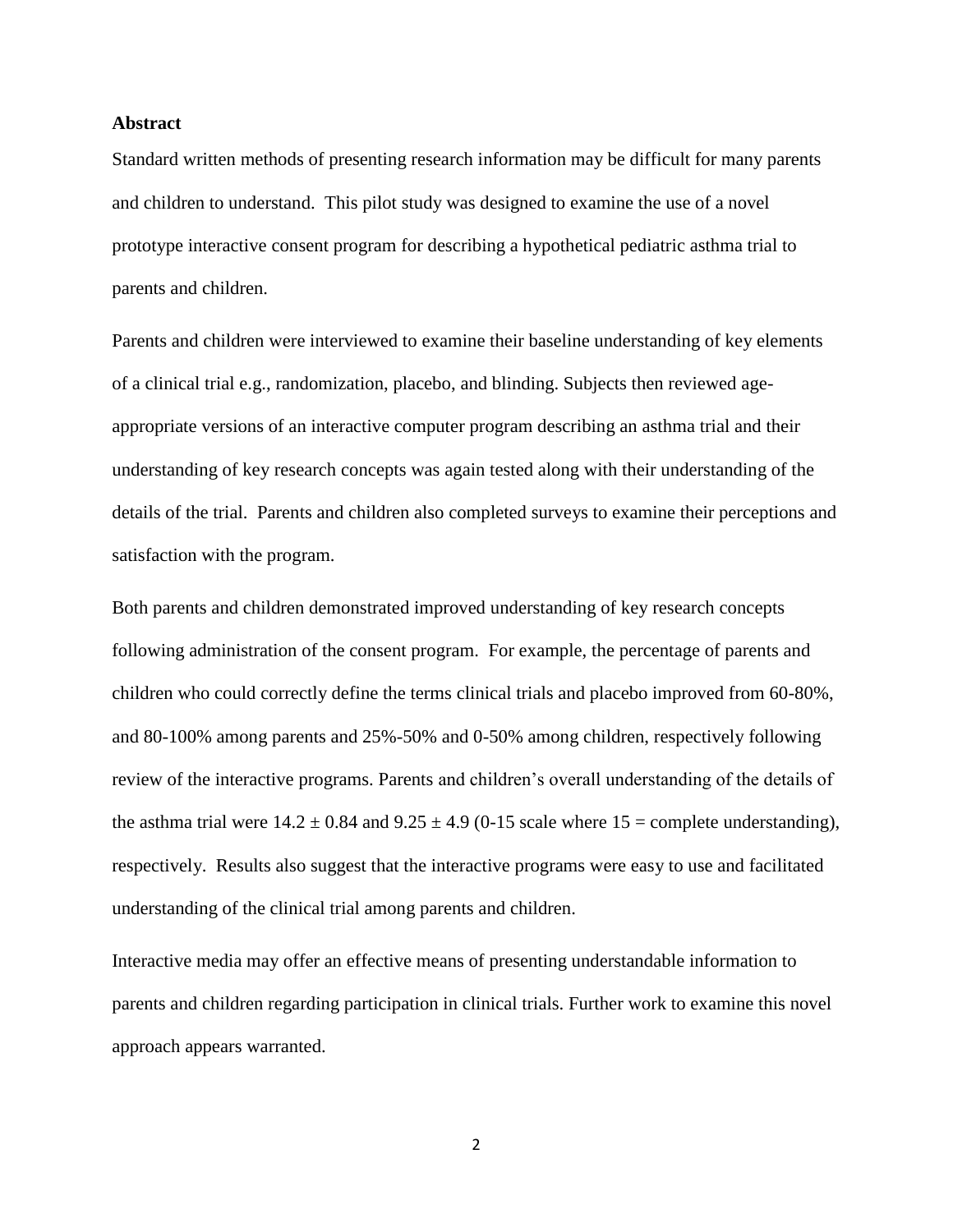## **Introduction**

Several studies suggest that standard verbal and/or written methods of communicating medical and research information are often inadequate [\(1-3\)](#page-10-0). Alternative strategies including the use of video technology have been explored with mixed success [\(4-6\)](#page-10-1). However, the effectiveness of video presentations is limited by their passive and often generalized nature. Interactive computer-based technologies offer the potential to overcome some of these limitations by promoting active participation and allowing subjects to access information that is consistent with their learning styles and abilities [\(7,](#page-10-2) [8\)](#page-10-3). The theory supporting the effectiveness of computer-based learning is grounded in the concept that "a picture is worth a thousand words" or, technically speaking, the pictorial superiority effect (PSE) [\(9\)](#page-10-4). PSE has been established in both adults and children; a finding that has practical applications, as studies suggest that visual depictions may be helpful in the retention of material [\(10\)](#page-10-5).

This pilot study therefore, was designed to examine the usability and acceptability of two versions of an interactive computer program in explaining a hypothetical clinical asthma trial to parents and children.

## **Methods**

#### *Interactive Programs:*

Prior to evaluation, the interactive modules were reviewed by both experts and lay individuals for accuracy of content and flow. Several iterations were performed prior to release of the final prototype used in the study. The child/adolescent version of the program used 3D modeled animated characters (avatars) to present a dialog between a child and doctor in an office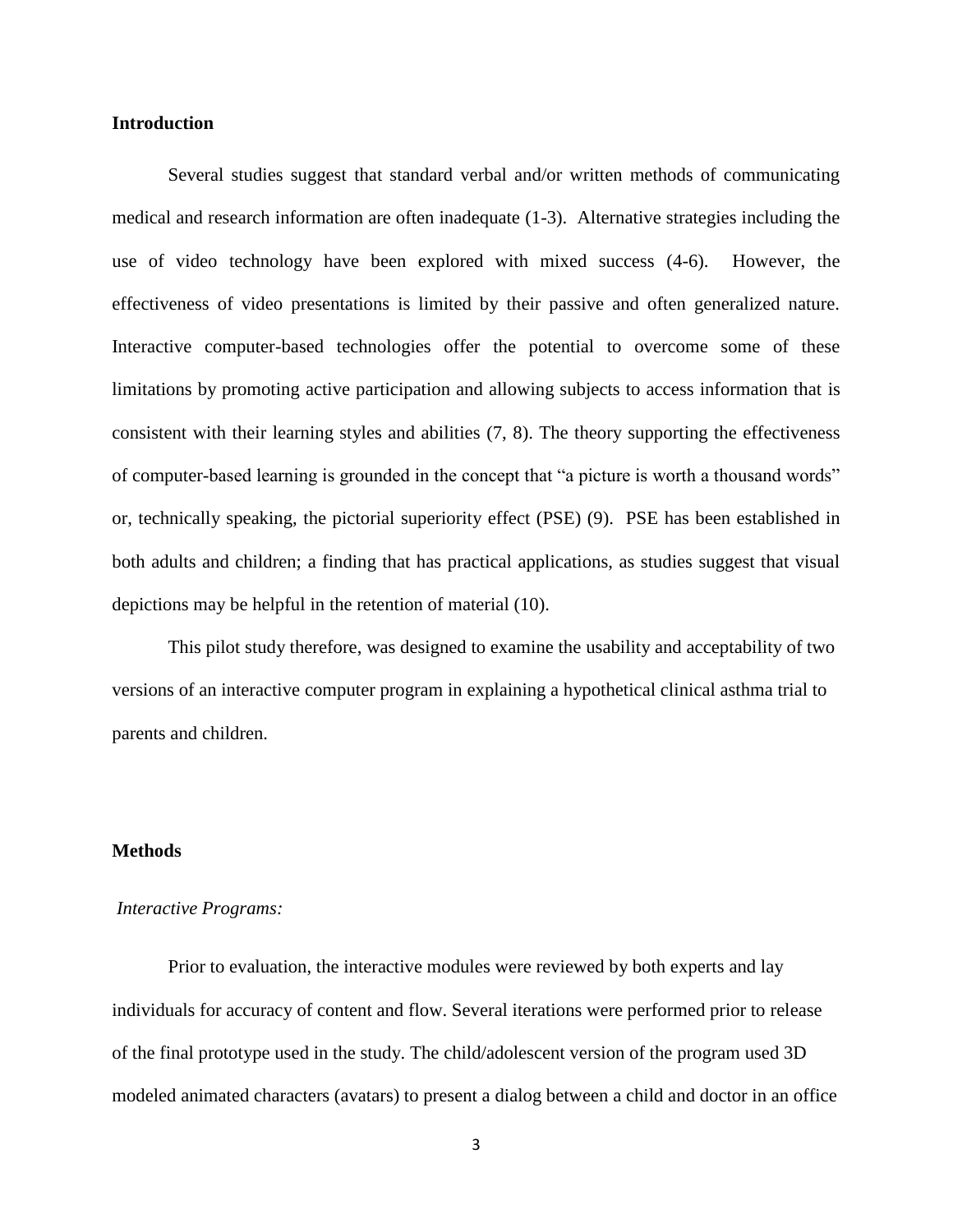setting (fig. 1). The doctor presented the child with the opportunity to participate in a hypothetical clinical trial of asthma and the child asked various questions to help explain key concepts. We chose a sham clinical trial for this pilot as a means to evaluate the acceptability and usability of the prototype program bearing in mind that testing of future versions would require knowledge of a real trial. Despite this, there is strong evidence confirming the ability of simulated studies to accurately predict real behaviors [\(11,](#page-11-0) [12\)](#page-11-1).The adult version incorporated a mix of live-action elements in an animated 3D office with the doctor explaining the key concepts of a clinical trial directly to the user (parent). In order to obtain the live-action elements the developers utilized green screen technology to place an actor (the doctor) into the 3D office setting. Both versions contained the same basic information although the child's version used simpler language. In both versions the user was required to interact with the program by clicking on different icons to obtain information about the trial, review their understanding of the information, and "sign" a mock consent form. Different modules included; "who can be in the trial," "what will happen?" "the benefits," "the risks," and "who decides?" Finally, there was a review module that summarized all the information presented and tested user understanding of the material.

## *Program Evaluations;*

This study was approved by the University of Michigan's Institutional Review Board. Nine subjects (5 parents and 4 unrelated children, aged 8-14 years) attending one of our hospital's waiting rooms were enrolled. Participants were told only that we were evaluating a new method of providing information about a hypothetical asthma trial but that the child would not actually participate in the trial. Following verbal consent and assent, subjects were interviewed to assess their baseline understanding of the terms: "Clinical trial,"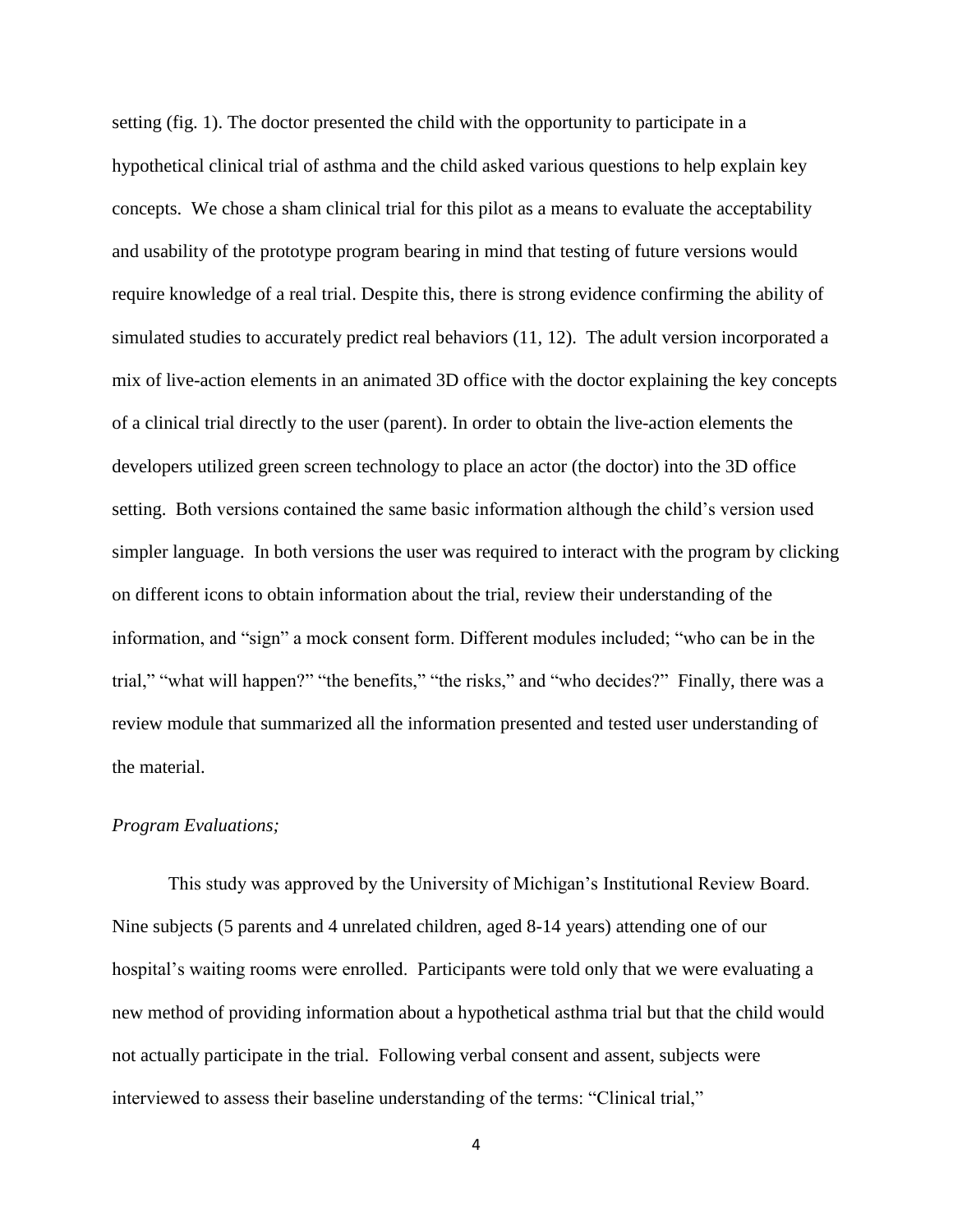"Randomization," "Placebo," and "Blinded study" (pre-test). Responses were transcribed *verbatim* by a trained research assistant and scored as either correct or incorrect based on standard definitions of these terms.

 Participants were then given the appropriate parent or child version of the interactive program, pre-loaded on a laptop computer. Participants were allowed to navigate the program in their own time but the research assistant was available throughout to help and answer questions. Once the subjects had completed the program, they were interviewed using a semi-structured format to determine their understanding of the elements of the asthma trial, e.g., risks, benefits, purpose, alternatives, etc. Responses were transcribed *verbatim* by the research assistant and later scored by two independent assessors as either correct or incorrect or graded using a previously used scale based on the Deaconess Informed Consent Comprehension Test [\(13,](#page-11-2) [14\)](#page-11-3), wherein scores of 0, 1, and 2 were assigned based on the subject having no, partial, or complete understanding, respectively. Scores were combined to provide a composite score of understanding (range  $0-15$ , where  $15 =$  complete understanding). In addition, a post-test was administered to re-assess the participants' understanding of the terms presented earlier i.e., randomization, placebo, etc. To further assess understanding, the research assistant scored the subjects' real-time ability to correctly respond (on the first attempt) to various questions or tasks regarding their understanding of the trial and other key concepts (risk, benefits, etc.) that were embedded in the program. Finally, parents and children completed a short survey to obtain basic demographic data and to assess their perceptions of and satisfaction with the quality of the program and presentation. The subjects' perceptions of the interactive program were measured using categorical responses and 0-10 numbers scales.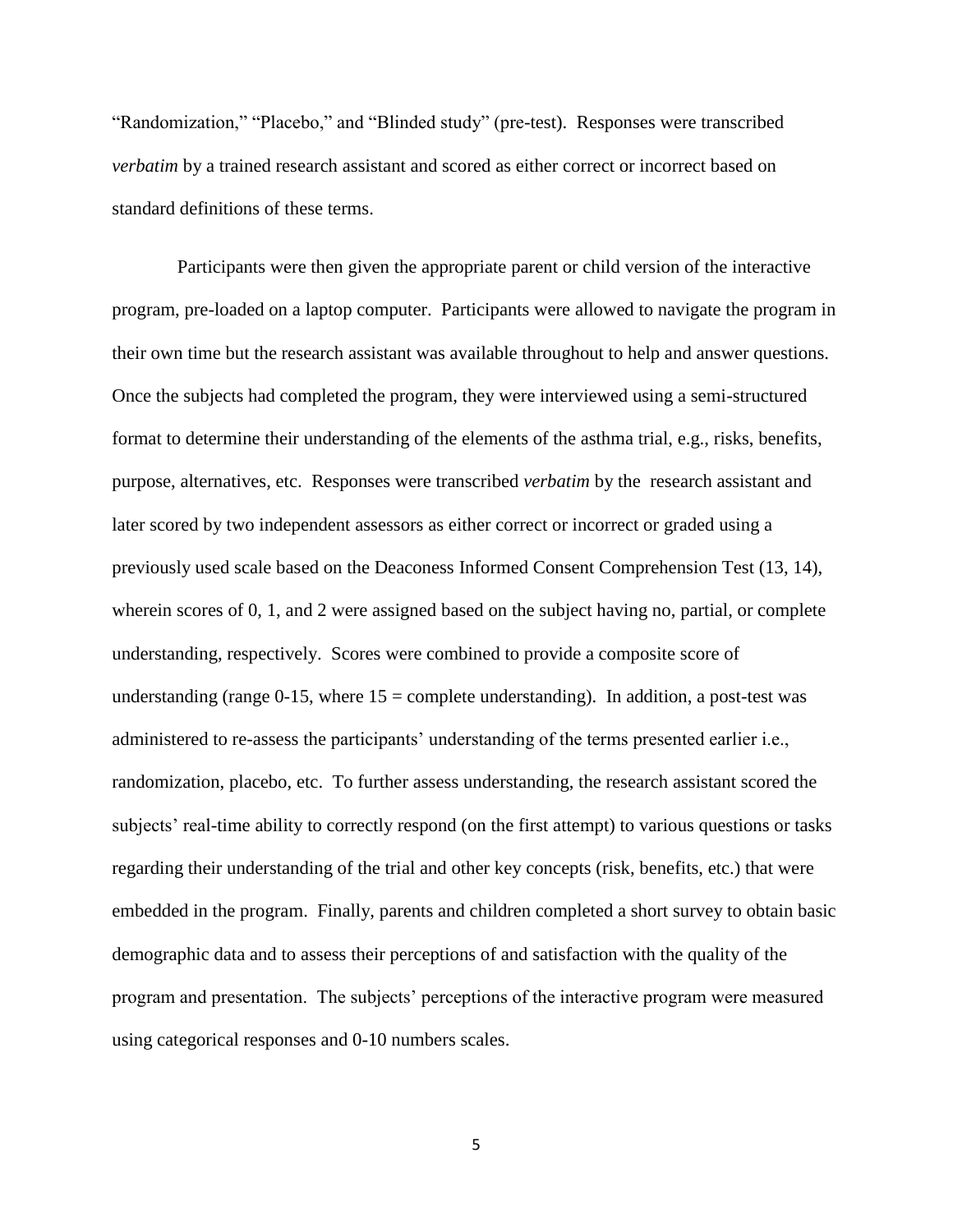## *Sample size considerations and statistical analysis*

The study was limited to 9 participants (4 children and 5 parents) in compliance with the Office of Management & Budget restrictions on studies involving human subjects in NIH research contracts. Descriptive data were analyzed using frequency distributions. Comparisons between the pre- and post-tests were analyzed using Wilcoxon signed rank tests. Inter-rater reliability was measured using Spearman's correlation coefficient.

## **Results**

Five parents (3 fathers, 2 mothers, mean age 44.4 yrs, range 38-50) and 4 children (2 boys, 2 girls, mean age 11.0 yrs, range 8-14) were enrolled. One of the parents had completed high school and the others were college graduates. Four out of five parents reported that they had participated previously in a real clinical trial whereas none of the children had been in a prior research study.

#### *Understanding:*

Measures of inter-rater reliability of the scores revealed excellent correlations for different items (range 0.72-1.00, P< 0.05). The percentage of subjects who could correctly define the clinical research terms clinical trials, randomization, placebo, and blinding mostly improved from baseline following administration of the interactive program. For example, the percentage of parents who could correctly define these respective terms, increased from 60 to 80%, 20 to 60%, 80 to100%, and 80 to 80% from baseline following administration of the adult program. Among children, the percentage of children who could correctly describe these terms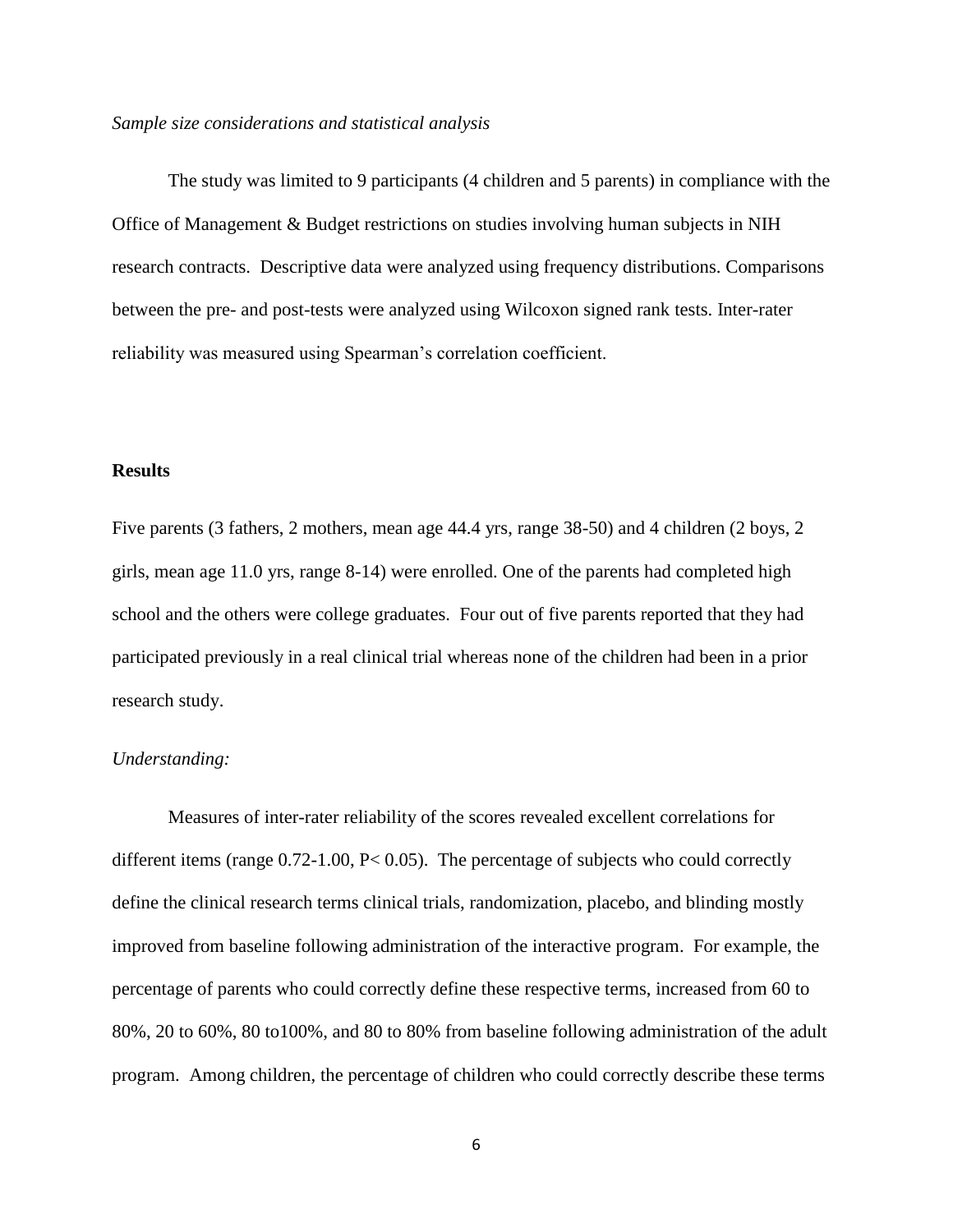mostly improved from 25 to 50%, 0 to 0%, 0 to 50%, and 25 to 50% following administration of the child's program. These differences were not statistically different.

Table 1 describes the participants understanding of the purpose of the asthma trial, what would be done, the risks and benefits, and the alternatives to participation. Composite scores for parents' and children's overall understanding of these elements were  $14.2 \pm 0.84$  (0-15 scale, where  $15 =$  complete understanding) and  $9.25 \pm 4.9$ , respectively. As another measure of understanding, responses to questions or tasks embedded in the program were documented. Overall, parents were able to respond to questions/tasks correctly (on the first attempt) 90.2 % of the time and children 61.1 % of the time.

## *Perceptions of the programs:*

Each program took approximately 15 minutes to complete. Although the majority of parents and children reported being comfortable with computers  $(9.8 \pm 0.45$  and  $7.0 \pm 4.2$ , respectively, 0-10 scale where 10 = extremely comfortable), all required some (minimal) help in navigating the program. Table 2 describes the subjects' perceptions of the usability and acceptability of the interactive program. As shown, the majority of parents and children were satisfied and, in general, responded very favorably to the program and process. Children, in particular, appeared to enjoy the animation and interactive features and all thought that the program was "fun to use." Four out of 5 (80%) of parents and all children (100%) reported that if recruited for a *real* clinical trial in the future that they would like to receive study information using a similar interactive computer program.

Open-ended comments from both parents and children were overall very positive. Parents' comments included: "Explained the benefits and risks," liked "the interactive style and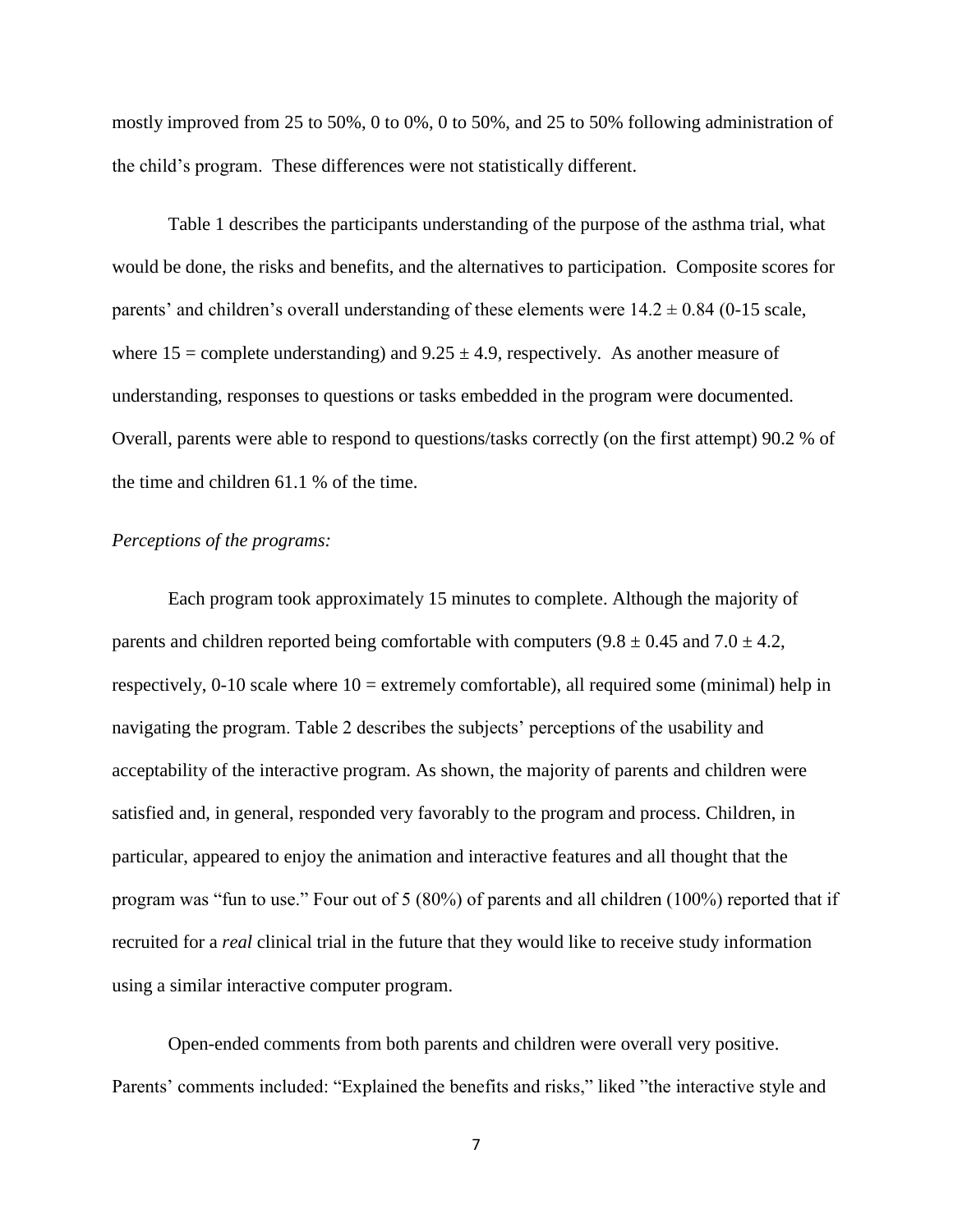flow of information," "visual aids alongside verbal information." Positive responses from children included: "It was fun to interact with and it gave lots of helpful information," "The interaction and how it was explained." The only negative comments came from two parents, one of whom felt that the prototype "Moved a little slowly," and the other who noted that "It needs some prompts on some screens."

## **Discussion**

Given that this was a pilot study and that we were limited by the number of subjects allowed by the NIH contract, there was insufficient power to conduct statistical analyses beyond the simple frequency distributions described herein. However, given that data from previous studies have shown that parents' and children's understanding of consent/assent information using conventional written consent forms was generally poor [\(2,](#page-10-6) [3,](#page-10-7) [14\)](#page-11-3), these results, albeit preliminary, suggest that interactive media hold promise as an alternative method for improved communication. For example, studies have shown that when using standard written research consent forms, only 58.5% and 52.7% of parents understood the purpose of the study and what would happen to their child, respectively (2). Among children, only 44.1%, 41.9%, and 24.4% had understanding of the purpose, protocol, and alternatives, respectively when receiving written information (3). Results from this current study using an interactive program for consent/assent thus compare very favorably with these data that used conventional written forms among similar subject populations. Furthermore, these results suggest that the interactive consent programs used in this study were well received, easy to use, and appeared to facilitate both understanding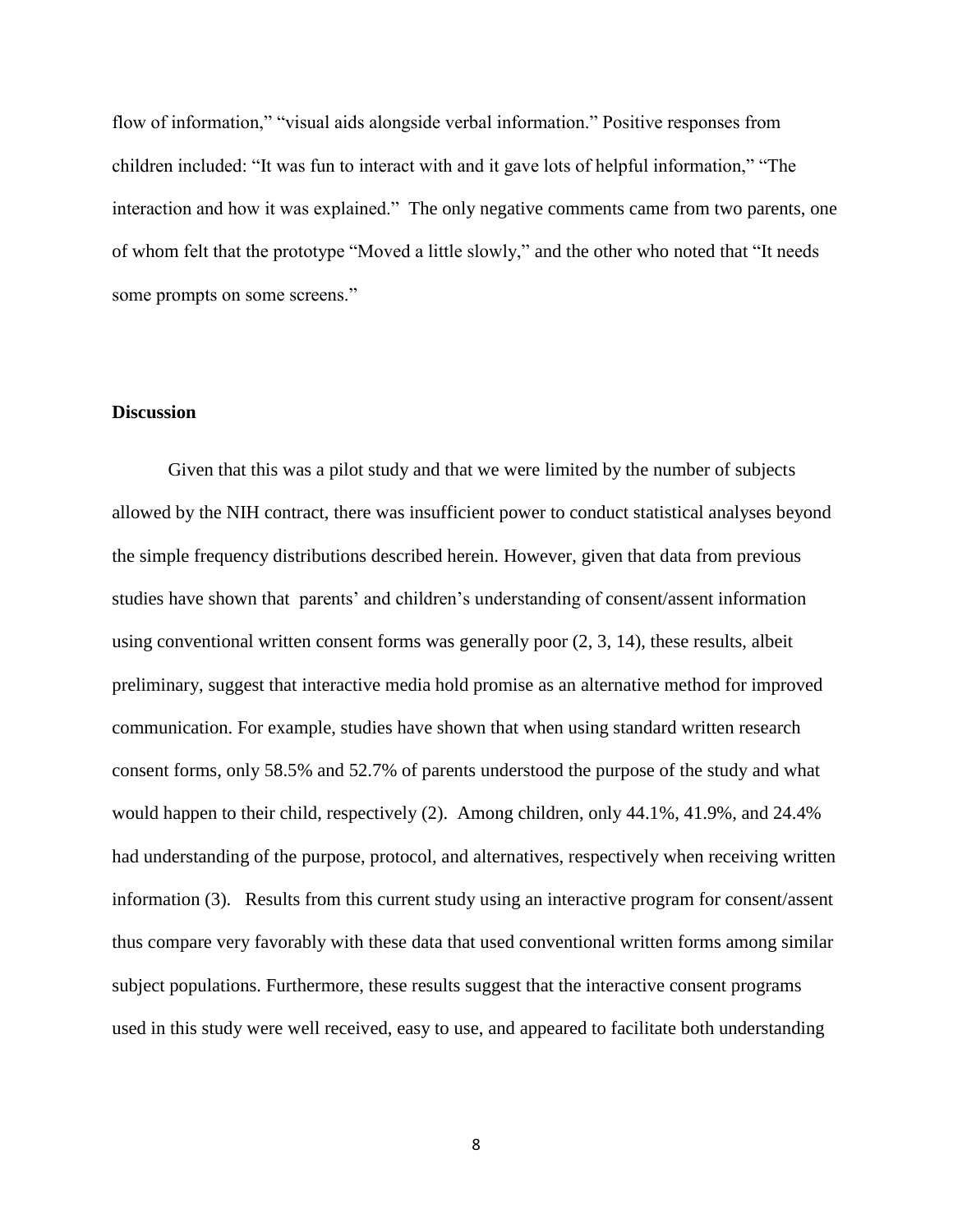and learning among parents and children. Children, in particular enjoyed the interactive nature of the program and the animation and graphics.

In summary, interactive media appear to offer a novel and effective way of providing understandable information to parents and children regarding participation in clinical trials. Further refinement of these programs incorporating input from the parents and children in this study appear to be an appropriate "next step" in the development of this potentially promising approach to optimize the communication of research and medical information.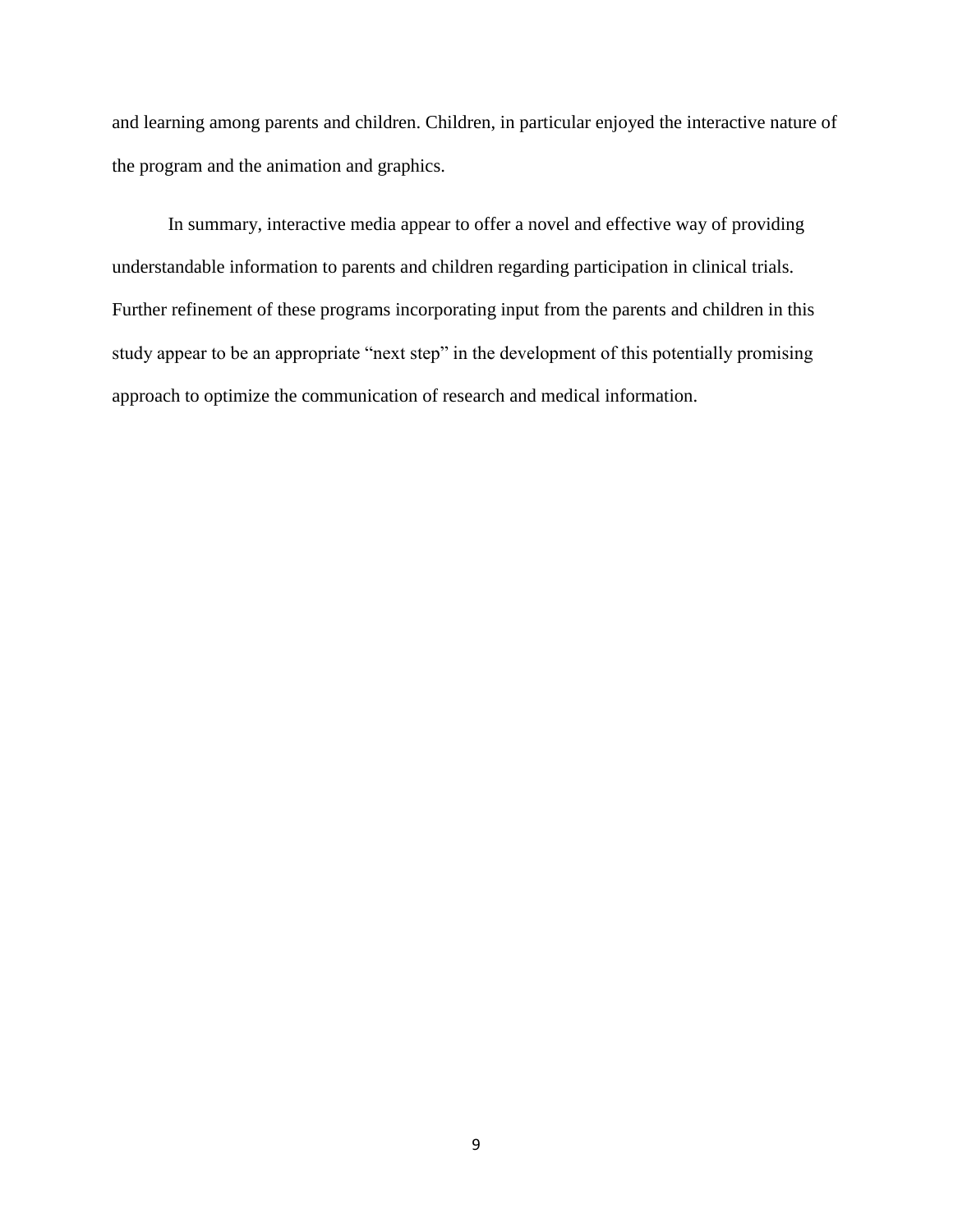## **Acknowledgements**

This study was supported by a contract grant from the National Institutes of Health (HHSN268201000026C) to Dr. Levine. Dr. Tait is supported by a grant from the National Institutes of Health; NICHD (R01 HD053594).

# **Disclosures**

Dr. Levine is the President and Chief Medical Officer of ArchieMD, Inc. but was funded independently for this project by a grant from the National Institutes of Health. Dr. Levine was responsible for the development of the interactive prototype but had no involvement in subject recruitment, data collection, analysis, or interpretation of the data. None of the other investigators have any financial, commercial, or other interests in ArchieMD, Inc.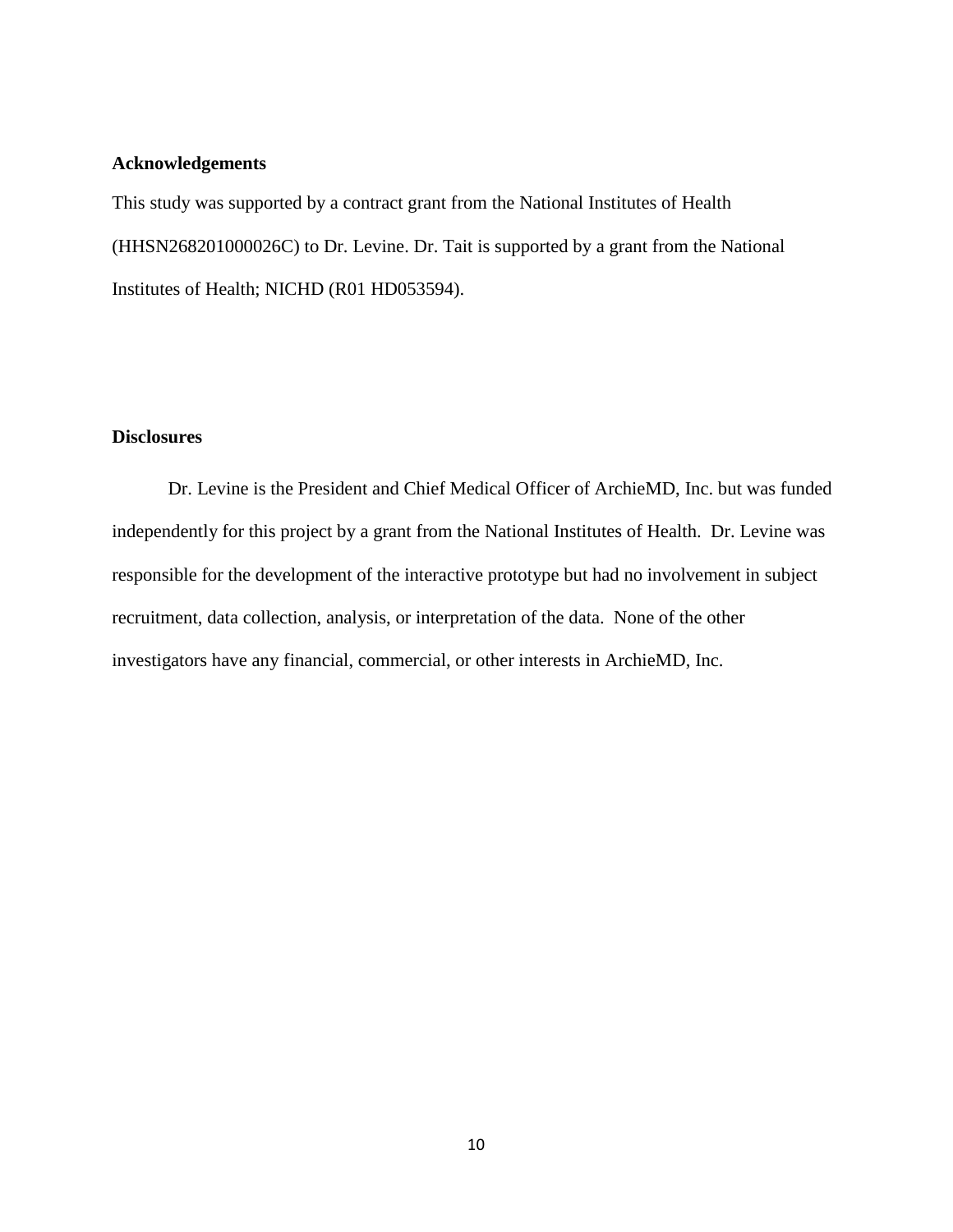## **References**

<span id="page-10-0"></span>1. Klingbeil C, Speece M, Schubiner H. Readability of pediatric patient education materials. Clin Peds. 1995;2:96-102.

<span id="page-10-6"></span>2. Tait AR, Voepel-Lewis T, Malviya S. Do they understand? (Part I): Parental consent for children participating in clinical anesthesia and surgery research. Anesthesiology. 2003;98:603- 8.

<span id="page-10-7"></span>3. Tait AR, Voepel-Lewis T, Malviya S. Do they understand? (Part II): Assent of children participating in clinical anesthesia and surgical research. Anesthesiology. 2003;98:609-14.

<span id="page-10-1"></span>4. Agre P, Kurtz R, Krauss B. A randomized trial involving videotape to present consent information for colonoscopy. Gastrointest Endosc. 1994;40:271-6.

5. Rossi M, Guttmann D, MacLennan M, Lubowitz J. Video informed consent improves knee arthroscopy patient comprehension. Arthroscopy. 2005;21:739-43.

6. Flory J, Emanuel E. Interventions to improve research participants' understanding in informed consent for research. JAMA. 2004;202(13):1593-601.

<span id="page-10-2"></span>7. Morris D, Rothera M. The application of computer-enhanced imaging to improve preoperative counselling and informed consent in children considering bone anchored auricular prosthesis surgery. Int J Pediatr Otorhinolaryngol. 2000;55:181-6.

<span id="page-10-3"></span>8. Shaw M, Beebe T, Tomshine P, Adlis S, Cass O. A randomized, controlled trial of interactive, multimedia software for patient colonoscopy education. J Clin Gastroenterol. 2001;32:142-7.

<span id="page-10-4"></span>9. Whitehouse A, Maybery M, Durkin K. The development of the picture superiority effect. Br J Devel Psychol. 2006;24:767-73.

<span id="page-10-5"></span>10. Cherry K, Park D, Frieske D, Smith A. Verbal and pictorial elaborations enhance memory in younger and older adults. Aging Neuropsychol Cognition. 1996;3:15-29.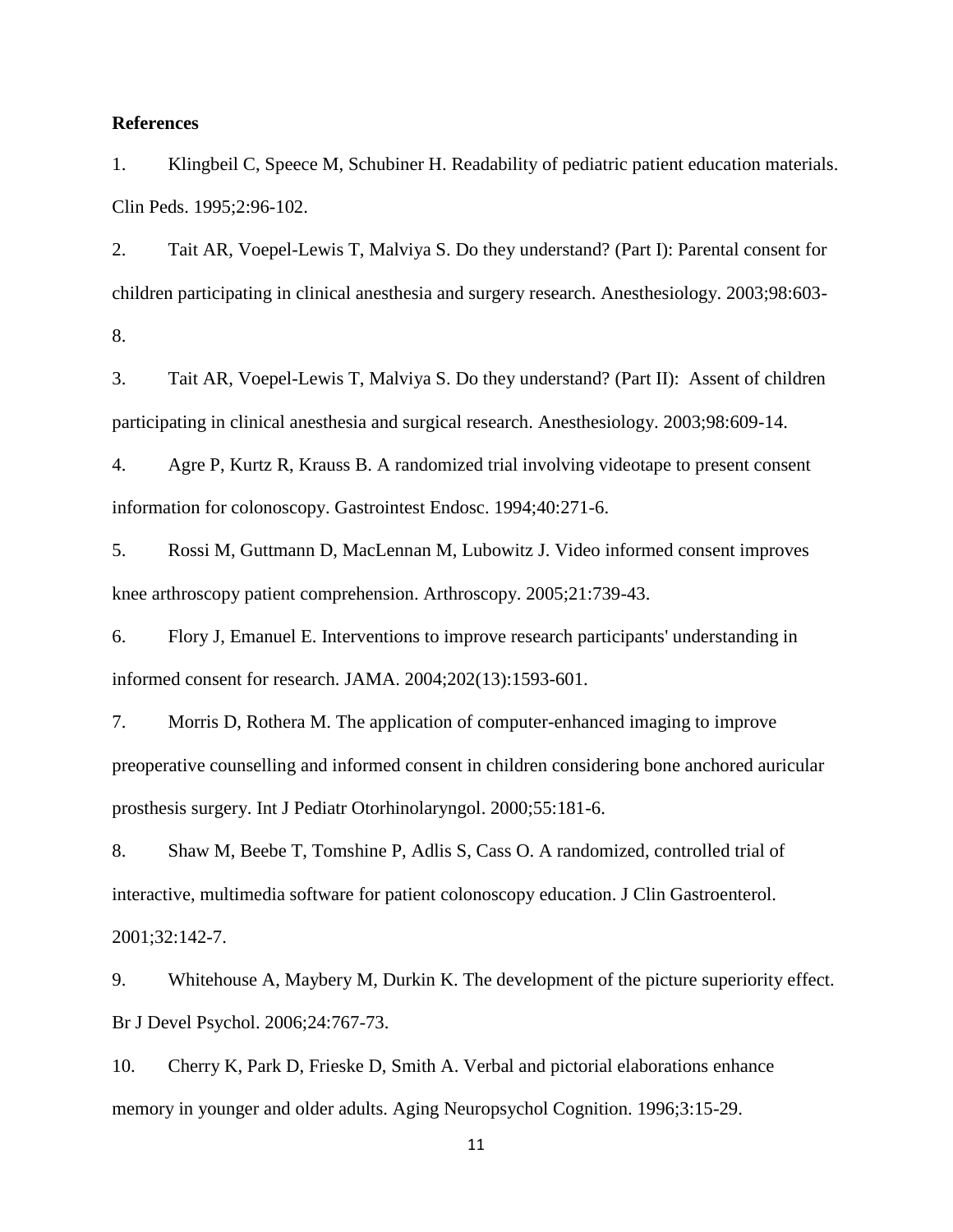<span id="page-11-0"></span>11. Drapkin R, Wing R. Responses to hypothetical high risk situations: Do they predict weight loss in a behavioral treatment program or the context of dietary lapses. Hlth Psychol. 1995;14:427-34.

<span id="page-11-1"></span>12. Motowidlo S, Dunnette M, Carter G. An alternative selection procedure: The low fidelity simulation. J Appl Psychol. 1990;75:640-7.

<span id="page-11-2"></span>13. Miller C, O'Donnell D, Searight H, Barbarash R. The Deaconess Informed Consent Comprehension Test: an assessment tool for clinical research subjects. Pharmacotherapy. 1996;16(5):872-8.

<span id="page-11-3"></span>14. Tait AR, Voepel-Lewis T, Malviya S, Philipson S. Improving the readability and processability of a pediatric informed consent document: effects on parents' understanding. Arch Pediatr Adolesc Med. 2005;159:347-52.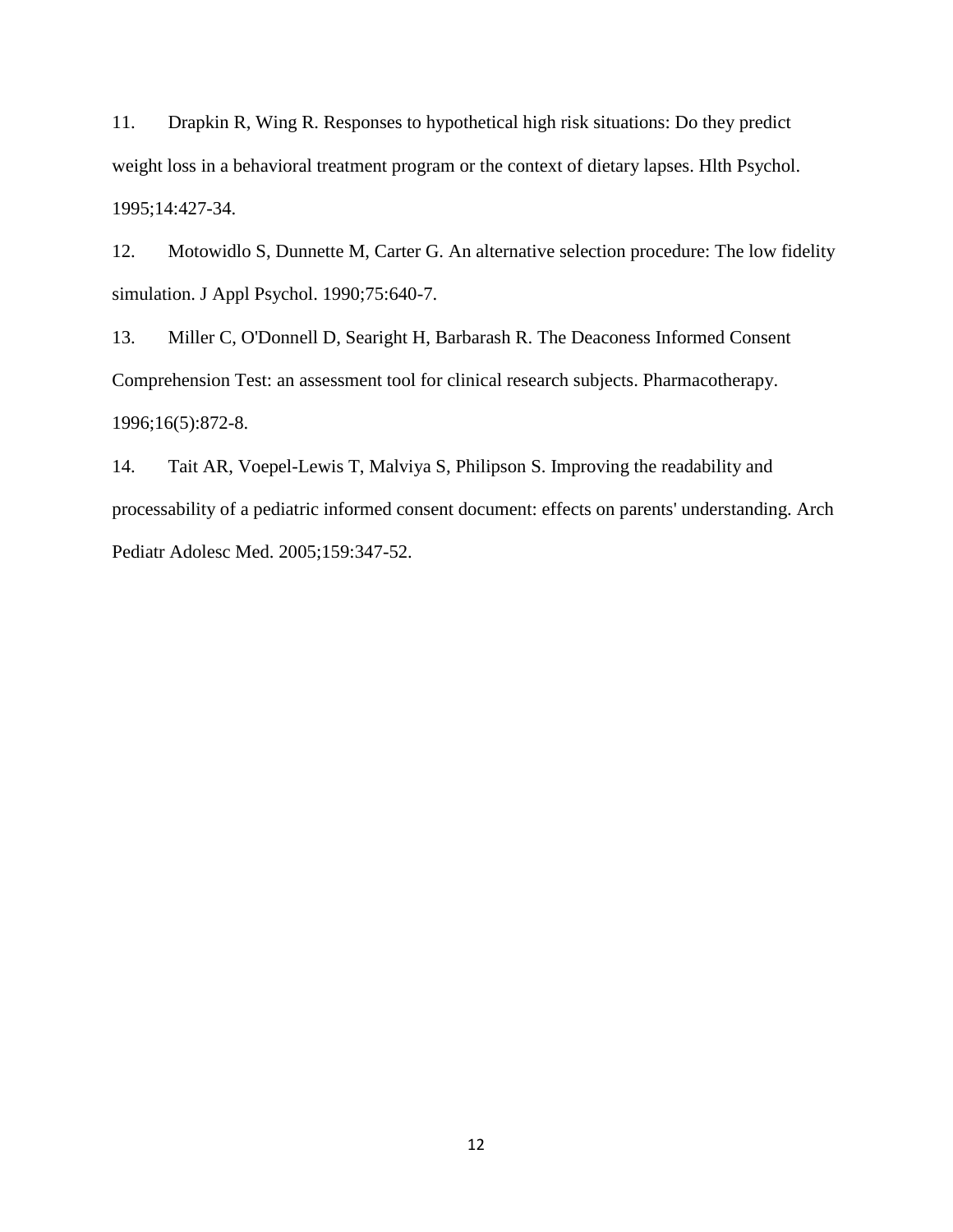# Figure 1:

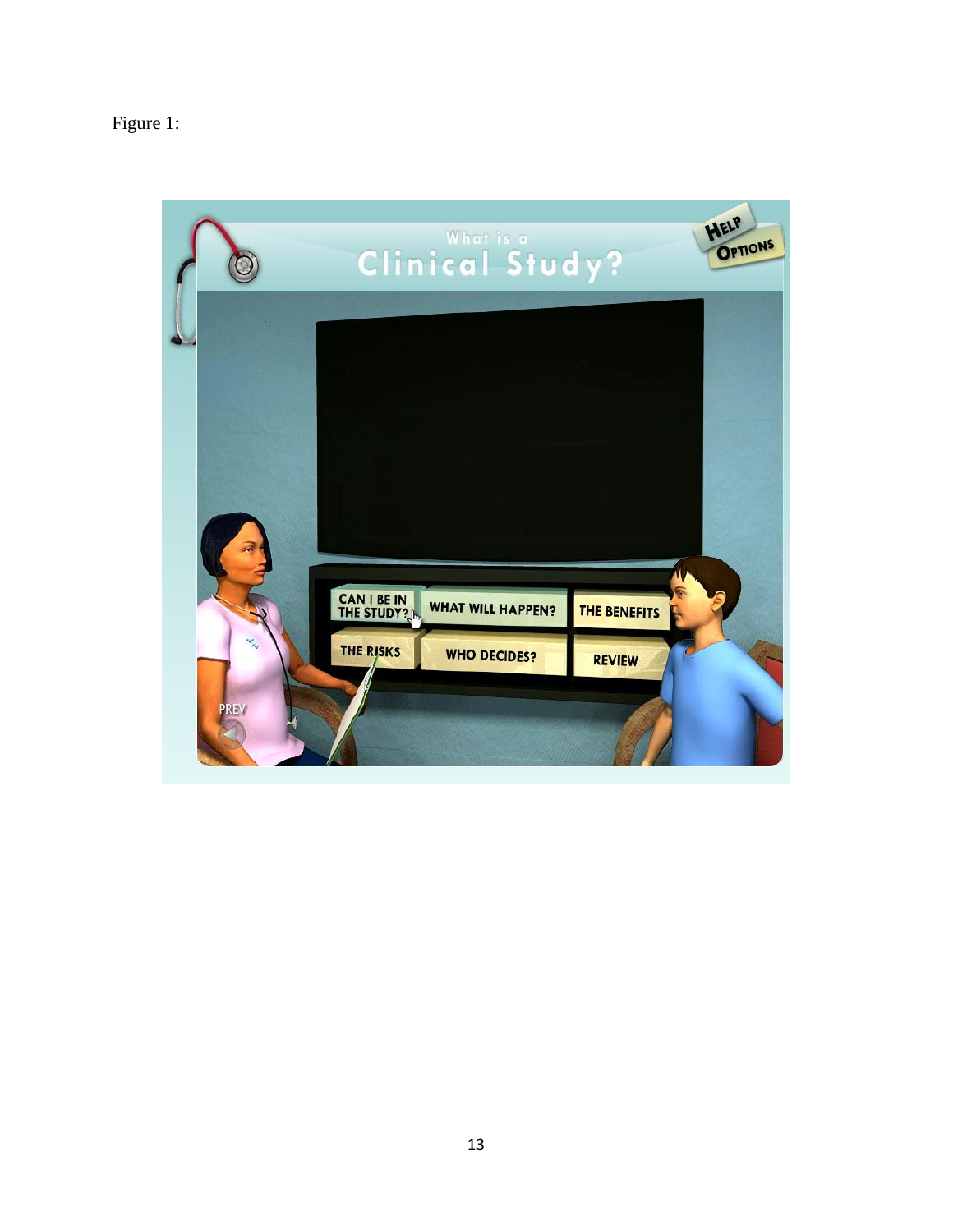|                    | "None" $n$ (%) | "Partial" $n$ (%) | "Complete" n (%) |
|--------------------|----------------|-------------------|------------------|
| Study purpose:     |                |                   |                  |
| Parent             | 0(0)           | 0(0)              | 5(100)           |
| Child              | 1(25)          | 1(25)             | 2(50)            |
| What would happen: |                |                   |                  |
| Parent             | 0(0)           | 1(20)             | 4(80)            |
| Child              | 3(75)          | 0(0)              | 1(25)            |
| Risks:             |                |                   |                  |
| Parent             | 0(0)           | 3(60)             | 2(40)            |
| Child              | 2(50)          | 1(25)             | 1(25)            |
| Benefits:          |                |                   |                  |
| Parent             | 0(0)           | 0(0)              | 5(100)           |
| Child              | 0(0)           | 2(50)             | 2(50)            |
| Alternatives:      |                |                   |                  |
| Parent             | 0(0)           | 0(0)              | 5(100)           |
| Child              | 1(25)          | 0(0)              | 3(75)            |

**Table 1:** Subjects' Understanding of the Details of the Asthma Trial